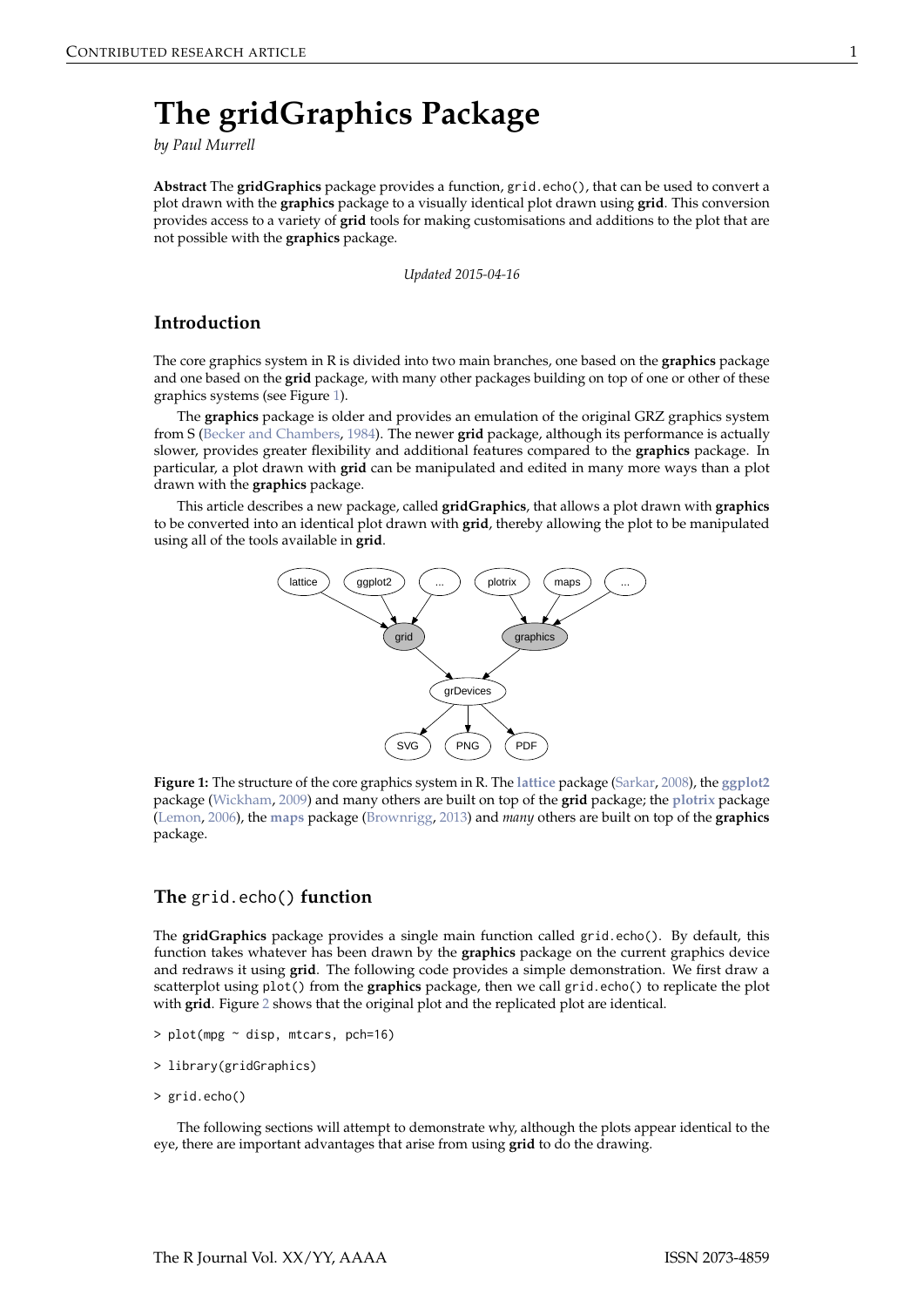<span id="page-1-0"></span>

**Figure 2:** On the left, a scatterplot drawn with **graphics** package and, on the right, the result of grid.echo(), which produces the same scatterplot using the **grid** package.

# **Manipulating grobs**

One advantage of drawing the plot with **grid** is that there is an object, a **grid** grob, recorded for each separate component of the plot that we have drawn. We can see that list of grobs with a call to the grid.ls() function, as shown below. There is a grob called graphics-plot-1-points-1 that represents the data symbols in the plot, there is a grob called graphics-plot-1-xlab-1 that represents the x-axis label, and so on.

> grid.ls()

```
graphics-plot-1-points-1
graphics-plot-1-bottom-axis-line-1
graphics-plot-1-bottom-axis-ticks-1
graphics-plot-1-bottom-axis-labels-1
graphics-plot-1-left-axis-line-1
graphics-plot-1-left-axis-ticks-1
graphics-plot-1-left-axis-labels-1
graphics-plot-1-box-1
graphics-plot-1-xlab-1
graphics-plot-1-ylab-1
```
The **grid** package provides several functions to manipulate these grobs. For example, the code below uses the grid.edit() function to rotate the tick labels on the x-axis of the plot to 45 degrees (and turns them red so that the change is easy to spot; see Figure [3\)](#page-2-0). This is a simple example of a customisation that is impossible or very difficult in the **graphics** package, but is quite straightforward once the plot has been converted to **grid**.

```
> grid.edit("graphics-plot-1-bottom-axis-labels-1", rot=45,
           gp = gpar(col="red")
```
To provide a more sophisticated example, consider the conditioning plot produced by the following code with a call to the coplot() function from the **graphics** package (see the left-hand plot in Figure [4\)](#page-2-1).

```
> coplot(lat ~ long | depth, quakes, pch=16, cex=.5,
         given.values=rbind(c(0, 400), c(300, 700)))
```
This is an example of a much more complex plot with many different components. Functions that produce this sort of complex plot can struggle to provide arguments to fine tune all possible elements of the plot. For example, suppose that we want to modify the "conditioning panel" at the top of the plot so that the background is a solid colour and the bars are filled in white. This specific task is probably not a common one for most people, but the point of this example is to represent a class of problems where a small detail within a complex plot needs to be modified.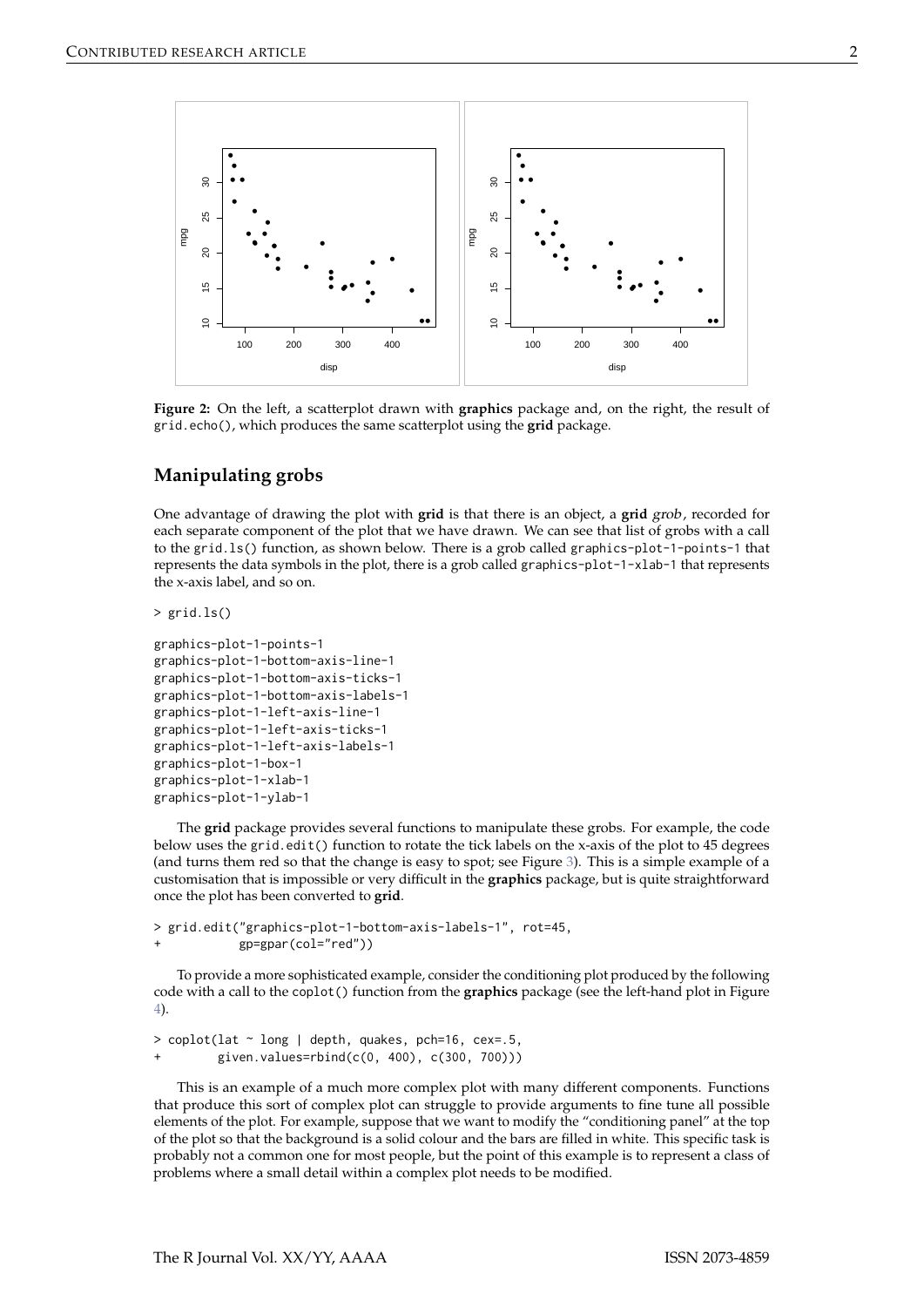<span id="page-2-0"></span>

**Figure 3:** A scatterplot that was drawn using plot() from **graphics**, then redrawn using **grid** via the grid.echo() function, then edited using grid.edit().

The coplot() function does have an argument bar.bg to control the fill colour for the bars, as demonstrated in the code below (see the right-hand plot in Figure [4\)](#page-2-1). However, there is no argument that allows us to control the background colour for the panel behind the bars.

```
> coplot(lat \sim long | depth, quakes, pch=16, cex=.5,
```
given.values=rbind(c(0, 400), c(300, 700)),

```
bar.bg=c(num="white"))
```
<span id="page-2-1"></span>

**Figure 4:** A conditioning plot produced by the coplot() function from the **graphics** package. The right-hand version of the plot demonstrates the use of the bar.bg argument to customise the fill colour of the bars in the conditioning panel at the top of the plot.

If we replicate this plot using **grid**, we have more tools available to be able to manipulate the plot. The grid.echo() function can replicate this plot and gives an identical result to that shown in Figure [4.](#page-2-1)

The call to grid.echo() shown below also demonstrates the use of the prefix argument, which can be used to control the naming of the grobs that grid.echo() draws. The grobs created by this call to grid.echo() all have names that start with "cp" rather than the default "graphics" prefix.

```
> grid.echo(prefix="cp")
```
Once this conversion has taken place, we now have **grid** grobs that represent all components of the plot. In particular, there is a grob called "cp-plot-4-box-1" that draws the border around the conditioning panel. We can edit that grob to give it a fill colour (see the left-hand plot in Figure [5\)](#page-3-0).

> grid.edit("cp-plot-4-box-1", gp=gpar(fill="red"))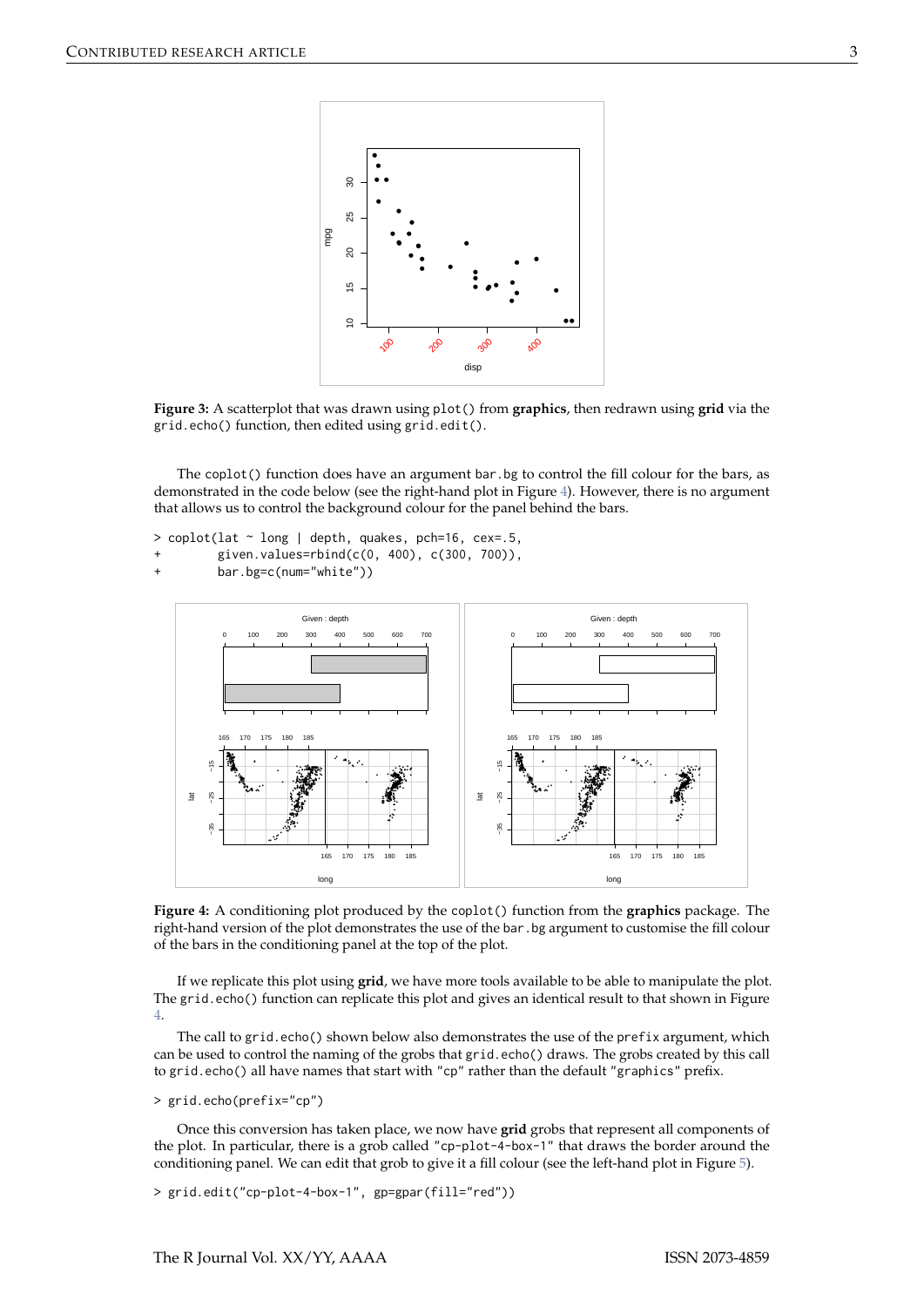This provides another demonstration that converting a plot to **grid** provides access to all of the components of the plot, which allows fine control over details of the plot that cannot be controlled via the arguments to the original high-level function that created the plot.

In this particular example, we have also created a new problem, because the border on the conditioning plot is drawn *after* the bars, so the bars are now obscured. Fortunately, we can fix this as well with further tools that **grid** provides for manipulating grobs.

In the following code, we call the grid.grab() function to create a single grob (a  $gTree$ ) that contains all of the other grobs on the page. We then call the grid.reorder() function to change the order of the grobs within the gTree. The code specifies that the border grob will be drawn first (behind all other components in the plot). Finally, we redraw the reordered plot with the grid.draw() function to get the final result that we were after (see the right-hand plot in Figure [5\)](#page-3-0).

```
> gt <- grid.grab()
```

```
> gt <- reorderGrob(gt, "cp-plot-4-box-1")
```

```
> grid.newpage()
```
> grid.draw(gt)

<span id="page-3-0"></span>

Figure 5: On the left, the plot from Figure [4](#page-2-1) after conversion with grid.echo(), followed by editing to fill the rectangle that draws a border around the top conditioning panel (in red so that the change is visible). On the right, the edited plot has been reordered so that the border around the conditioning panel is drawn first (behind everything else).

This access to individual components of a plot and the ability to manipulate those components is one benefit of converting a **graphics** plot to **grid**.

#### **Making use of viewports**

Another advantage of using **grid** is that we can make use of viewports. Viewports are similar to the different plotting regions that the **graphics** package uses for drawing (see Figure [6\)](#page-4-0), but in a **grid** plot there can be an unlimited number of viewports and all viewports are accessible at any time. In the **graphics** package there is only the current plot region, figure margins, and outer margins to work with

Figure [7](#page-4-1) shows a diagram of the hierarchy of viewports that grid.echo() created when we replicated the simple scatterplot in Figure [2.](#page-1-0) This shows that **gridGraphics** produces quite a lot of viewports (even for a simple plot), but there is a coherent structure to the viewports, so the complexity can be navigated without too much difficulty.

In general, the names of the viewports reflect the plot regions that they mimic in the original plot. At the top of the hierarchy of viewports is a viewport called ROOT, which represents the entire page (this viewport is always present). Below that is a viewport called graphics-root and that represents the area of the page that grid.echo() has drawn into (by default, also the whole page). The next viewport down is called graphics-inner and this represents the region that is the whole page minus the outer margins. Below that are two viewports, graphics-figure-1 and graphics-figure-1-clip, both of which correspond to the figure region (the grey area in Figure [6\)](#page-4-0). There are two viewports because one has clipping turned on, so that drawing within that region cannot extend beyond the boundaries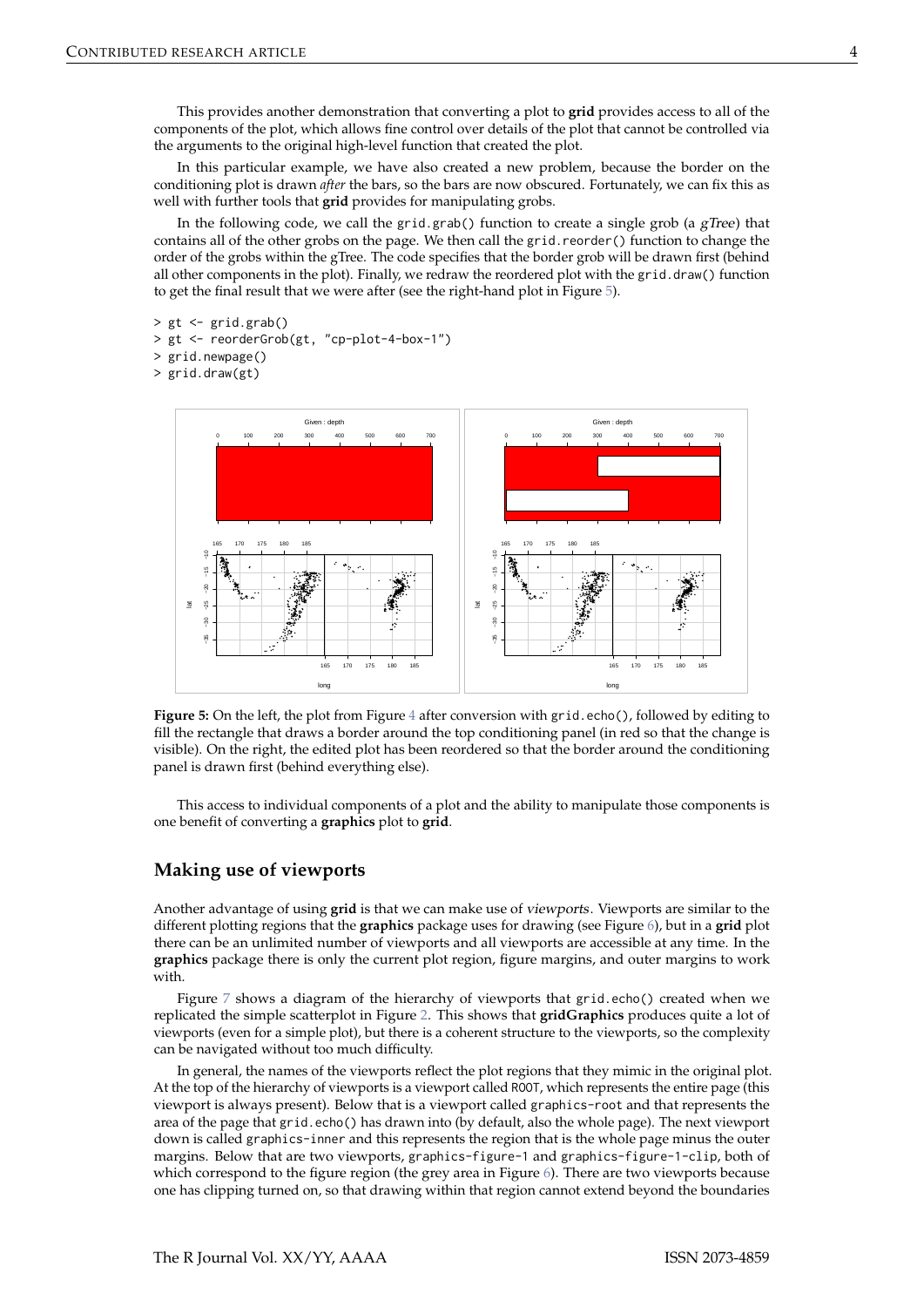<span id="page-4-0"></span>

**Figure 6:** The plotting regions involved in the drawing of a **graphics** plot.

of the region, and one has clipping turned off. Below each of the figure region viewports are one or more viewports representing the plot region, called either graphics-plot-1 or graphics-plot-1-clip. Again, the difference between these two plot viewports is whether clipping is on or off. By having the graphics-plot-1 viewport beneath both figure viewports, we can represent all possible values of the par("xpd") settings: clipping to the figure region, or clipping to the plot region, or no clipping at all. The bottom layer of viewports represent the plot region again, but this time with a viewport that has scales to represent the plot axes. The reason for this additional layer is so that we can reproduce plots that make use of more than one set of axes (e.g., two different y-axis scales).

<span id="page-4-1"></span>

**Figure 7:** A diagram of the viewports that were created by the grid.echo() function when it drew the plot in Figure [2.](#page-1-0)

The upside to having so many viewports is that the **grid** package provides functions to navigate between viewports. So we can have a lot of viewports on the page at once, but switch between them if we want to add drawing within different viewports. As an example, the following code uses the downViewport() function to revisit the plot region viewport that was created by grid.echo() and draws a red rectangle around the border (see Figure [8\)](#page-5-0). The upViewport() function is then used to take us back to the whole page (the ROOT viewport).

> downViewport("graphics-plot-1")

> grid.rect(gp=gpar(col="red", lwd=3))

> upViewport(0)

Once again, a more sophisticated demonstration can be provided if we consider the more complex conditioning plot from Figure [4.](#page-2-1) Another limitation of the coplot() function, because it is based on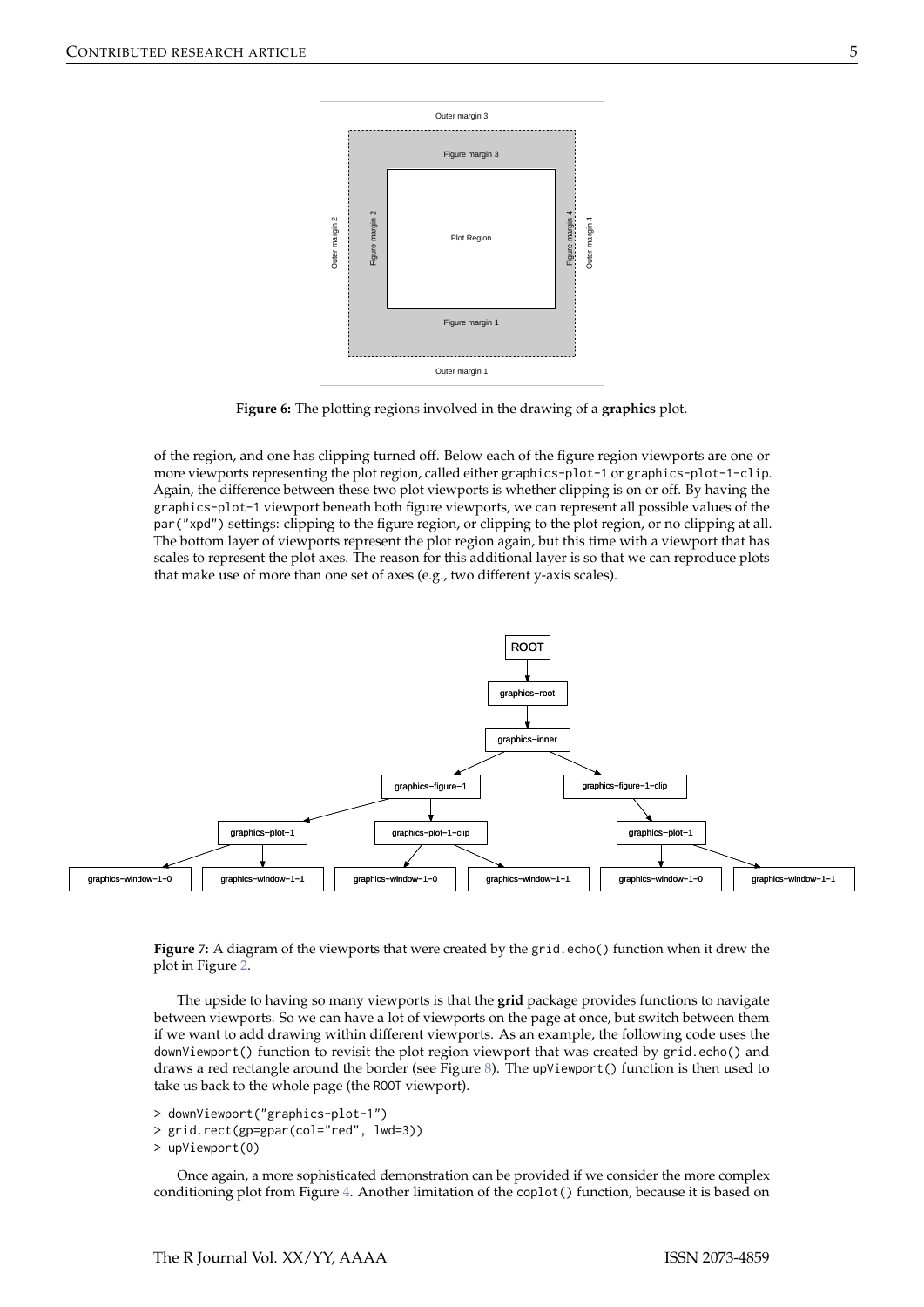<span id="page-5-0"></span>

**Figure 8:** The echoed plot from Figure [2](#page-1-0) with a rectangle added by revisiting the viewport that corresponds to the plot region.

the **graphics** package, is that there is no way to add further drawing to the conditioning panel at the top of the plot.

This plot has several different panels so the replication created by grid.echo() generates many different viewports, including viewports used to draw the conditioning panel at the top of the plot. With **grid**, all of these viewports can be revisited after the plot has been drawn. In the following code, we revisit the viewport used to draw the conditioning panel and draw some grid lines in it.

Those new lines will be drawn on top of everything else, so additional manipulations, similar to the reordering performed for Figure [5,](#page-3-0) can also be carried out to push the segments behind everything else (code not shown). The result is shown in Figure [9.](#page-5-1)

```
> downViewport("cp-window-4-1")
> v <- unit(seq(0, 700, 100), "native")
> grid.segments(v, 0, v, 1, gp=gpar(col="red"), name="grid")
> upViewport(0)
```


**Figure 9:** The conditioning plot from Figure [4](#page-2-1) with a reference grid added (in red so that the change is visible) to the conditioning panel at the top of the plot.

Another limitation of the original coplot() function is that it insists on occupying the entire page. Another advantage of working with **grid** grobs and viewports is that they can be nested within each other to any level. This means that once the output from coplot() has been replicated as **grid** output, it can be drawn within a **grid** viewport and combined on a page with other plots.

The following code creates a **grid** viewport occupying the bottom 70% of the page and then replicates the conditioning plot only using that part of the page. This code demonstrates another way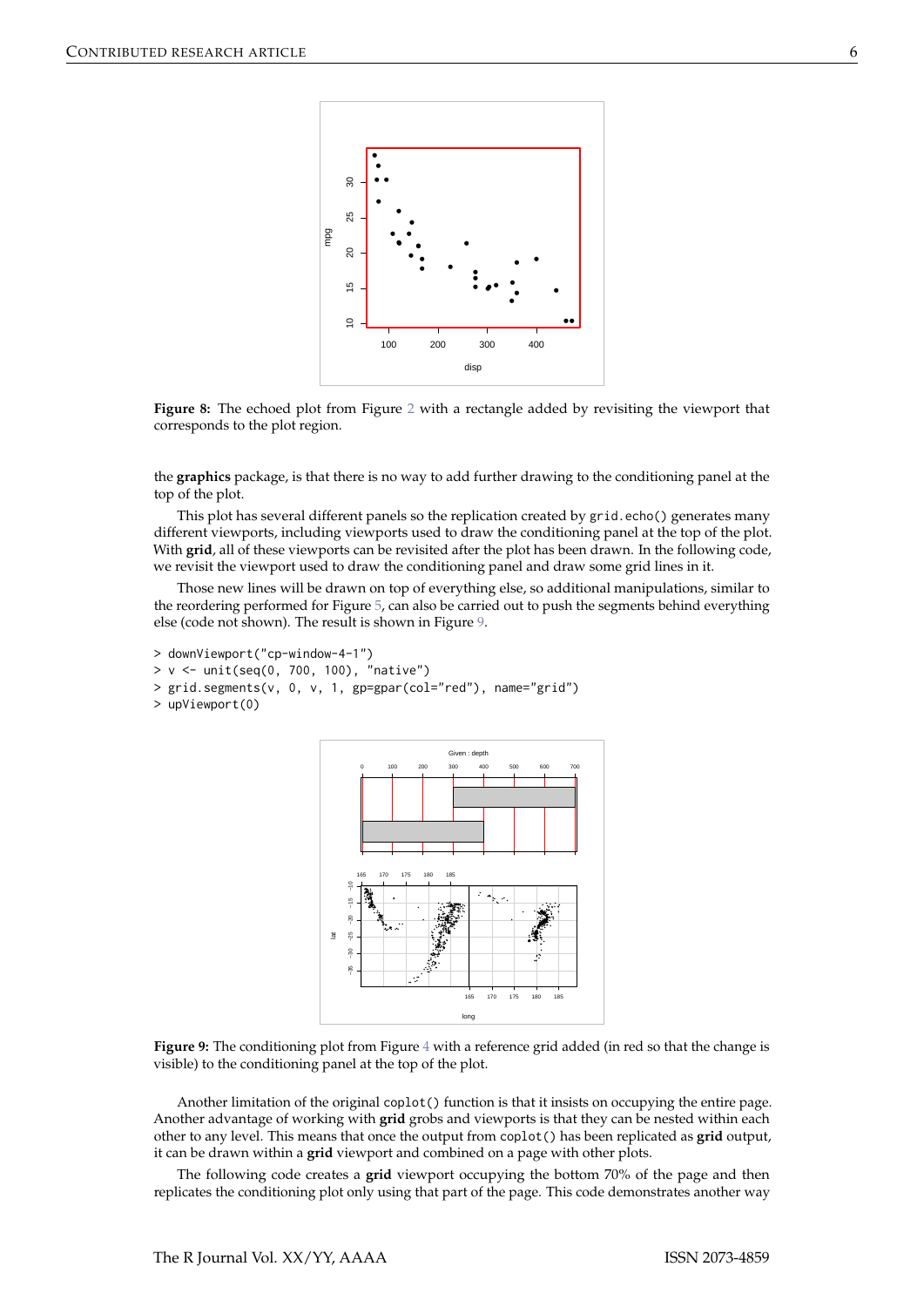<span id="page-6-1"></span>to call the grid.echo() function. Rather than calling the **graphics** function coplot() to draw a plot and then calling grid.echo() to replicate it, we can define a function (with no arguments) that draws the plot and then provide that function as the first argument to grid.echo(). This way the plot is only drawn once, using **grid**. We also specify newpage=FALSE in the call to grid.echo() so that it just draws in the current viewport rather than starting a new page.

```
> cpfun <- function() {
     \text{coplot}(lat ~ long | depth, quakes, pch=16, cex=.5,
+ given.values=rbind(c(0, 400), c(300, 700)))
+ }
> grid.newpage()
> pushViewport(viewport(y=0, height=.7, just="bottom"))
> grid.echo(cpfun, newpage=FALSE, prefix="cp")
> upViewport()
```
The next piece of code draws a **ggplot2** histogram in the top third of the page, so not only do we have a conditioning plot combined with another plot on the same page (something that was not at all possible with the original **graphics**-based conditioning plot), but we have a mixture of **graphics**-based and grid-based output on the same page (see Figure [10\)](#page-6-0).

```
> library(ggplot2)
```

```
> pushViewport(viewport(y=1, height=.33, just="top"))
> gg <- ggplot(quakes) + geom_bar(aes(x=depth)) +
        them (axis.title.x = element_blank())> print(gg, newpage=FALSE)
> upViewport()
```


**Figure 10:** The conditioning plot from Figure [4](#page-2-1) combined with a **ggplot2** histogram on the same page. A dashed red box has been drawn around the region that is occupied by the conditioning plot, to emphasise the fact that the conditioning plot does not occupy the entire page.

This sort of result—**grid**-based plots combined with **graphics**-based plots on the same page—can also be achieved using the **gridBase** package [\(Murrell,](#page-11-3) [2012\)](#page-11-3). However, **gridBase** only allows plots from the two packages to coexist side-by-side on the same page; it does not provide any of the benefits of **grid** for **graphics**-based plots.

## **Exporting to SVG**

Another benefit that we get from converting a **graphics** plot to **grid** is that the converted plot can then be exported to SVG via the **[gridSVG](http://CRAN.R-project.org/package=gridSVG)** package [\(Murrell and Potter,](#page-11-4) [2014\)](#page-11-4). This means that we gain the potential to add hyperlinks to the plot, animate components of the plot, add advanced SVG features to the plot, and add interactivity (possibly via JavaScript code).

As a simple example, the following code draws the scatterplot from Figure [2](#page-1-0) with plot() from the **graphics** package, converts the plot to **grid** with grid.echo(), and then adds tooltips to each data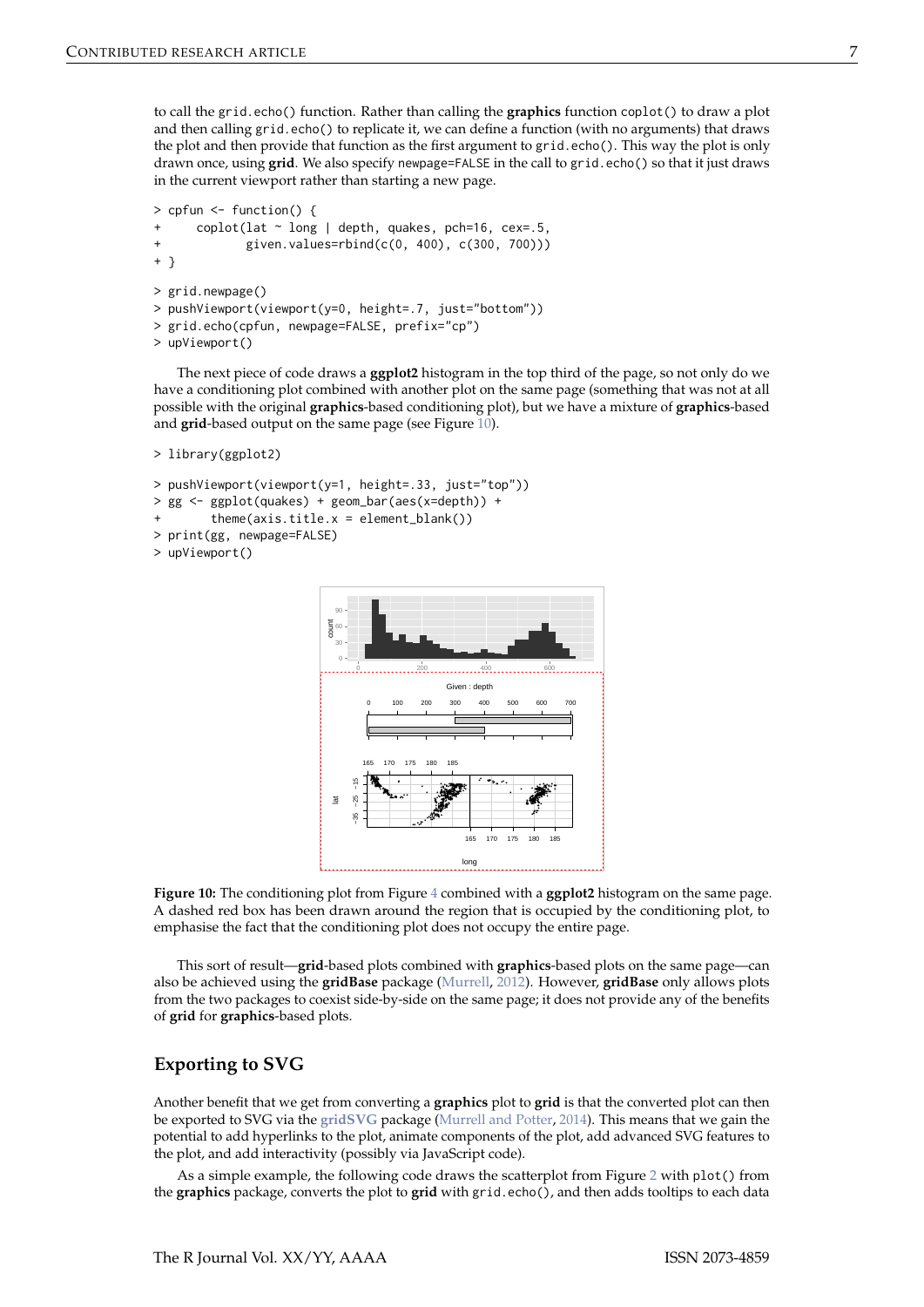symbol and exports the plot to SVG with the functions grid.garnish() and grid.export() from the **gridSVG** package. The SVG plot, as viewed in a browser, is shown in Figure [11.](#page-7-0)

```
> library(gridSVG)
> plot(mpg \sim disp, mtcars, pch=16)> grid.echo()
```

```
> grid.garnish("graphics-plot-1-points-1", group=FALSE,
```

```
title=rownames(mtcars))
```
<span id="page-7-0"></span>> grid.export("murrell-echo.svg")



**Figure 11:** The scatterplot plot from Figure [2,](#page-1-0) after conversion to **grid** using grid.echo(), exported to SVG, with tooltips added, using functions from the **gridSVG** package. The tooltips in this example may only work with Firefox.

A **graphics** plot that is converted by **gridGraphics** and then exported by **gridSVG** also has potential benefits for accessibility because, for example, text labels are exported as <text> elements, which can be recognised by screen reading software. This is not the case with the standard svg() graphics device, which exports text as <path> elements.

#### **Naming schemes**

Something that has been ignored in the examples so far is the fact that all manipulations of **grid** grobs, as well as navigation between **grid** viewports, rely on being able to identify, by name, which grob we want to manipulate or which viewport we want to visit. This section describes the naming scheme that the **gridGraphics** package uses to assign names to the grobs and viewports that it creates.

The names of grobs have the following basic pattern:

<prefix>-plot-<i>-<label>-<j>

where <prefix> is graphics by default, but can be specified in the call to grid.echo(), <i> reflects which plot the grob was drawn in (because there can be more than one plot region on the page), <label> reflects what sort of shape was drawn, and  $\lt j$  is a numeric index that automatically increments when more than one of the same shape is drawn within the same plot. The full set of possible shape labels is given in Table [1.](#page-8-0)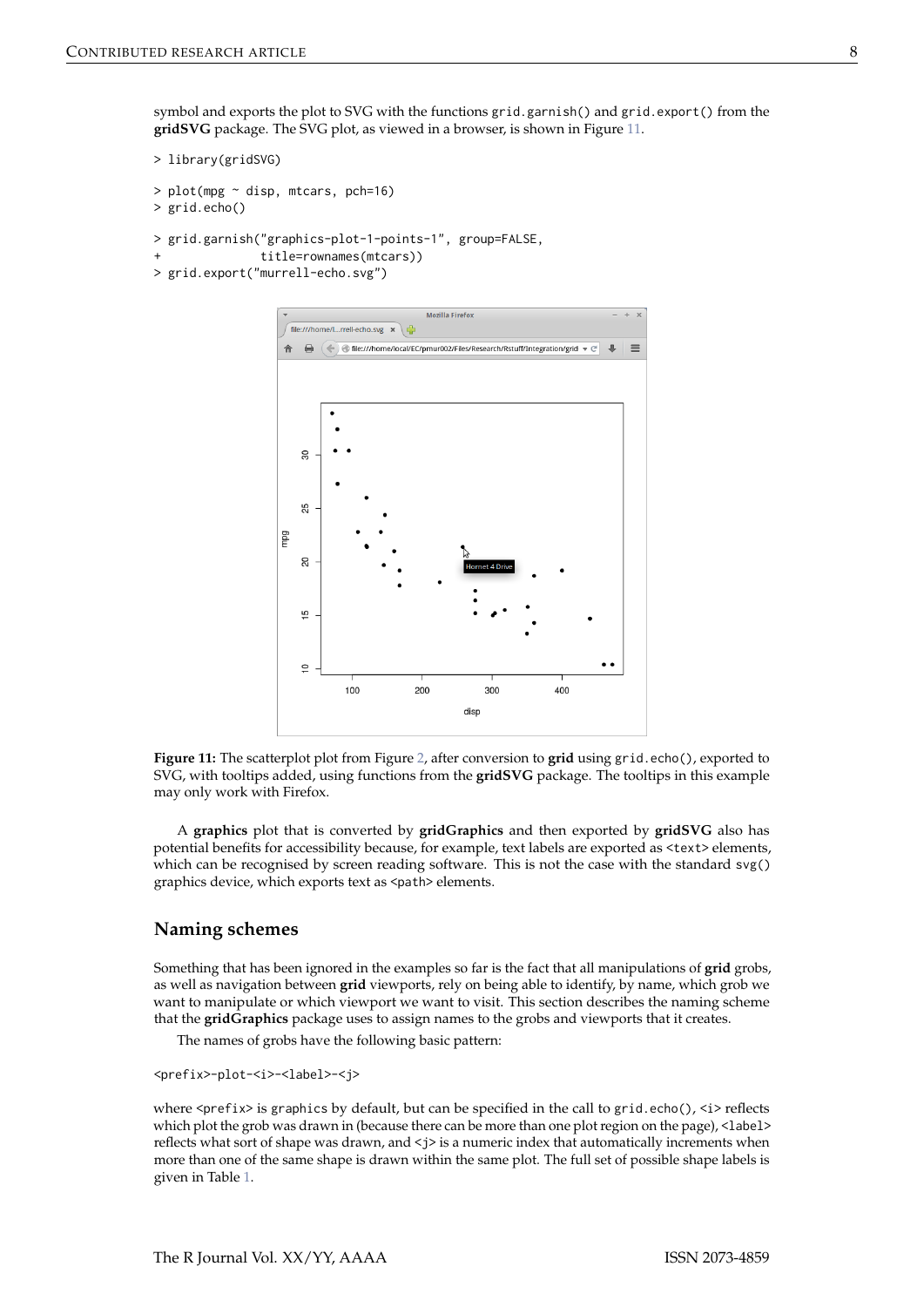<span id="page-8-0"></span>

| Table 1: The labels used for different shapes (grobs) that can be created by grid.echo(). The "Function"     |
|--------------------------------------------------------------------------------------------------------------|
| column gives the name of the <b>graphics</b> function that produces the original shapes, the "Description"   |
| column describes what sort of shape is drawn, and the " <label>" column gives the names used for the</label> |
| grid grobs that the shapes are converted into.                                                               |

| Function        | Description                            | <label></label>                 |
|-----------------|----------------------------------------|---------------------------------|
| plotXY()        | Points, lines, etc through data        | points                          |
|                 |                                        | lines                           |
|                 |                                        | step                            |
|                 |                                        | Step                            |
|                 |                                        | spike                           |
|                 |                                        | brokenline                      |
| text()          | Text in plot region                    | text                            |
| title()         | Plot title, sub-title, and axis labels | main                            |
|                 |                                        | sub                             |
|                 |                                        | xlab                            |
|                 |                                        | ylab                            |
| axis()          | Axes, including tick marks and         | bottom-axis-line                |
|                 | labels                                 | bottom-axis-ticks               |
|                 |                                        | bottom-axis-labels              |
|                 |                                        | (ditto left-, top-, and right-) |
| $mtext{text()}$ | Text in margins                        | mtext-bottom                    |
|                 |                                        | mtext-left                      |
|                 |                                        | mtext-top                       |
|                 |                                        | mtext-right                     |
|                 |                                        | mtext- <side>-outer</side>      |
| box()           | Border rectangles for plot regions     | box                             |
|                 |                                        | box-figure                      |
|                 |                                        | box-inner                       |
|                 |                                        | box-outer                       |
| segments()      | Straight line segments                 | segments                        |
| arrows()        | Segments with arrow heads              | arrows                          |
| abline()        | A straight line parameterised by       | abline-ab                       |
|                 | slope and intercept, or horizontal     | abline-h                        |
|                 | or vertical constant                   | abline-v                        |
| rect()          | Rectangles                             | rect                            |
| polygon()       | Polygons                               | polygon                         |
| path()          | General path                           | path                            |
| rasterImage()   | Raster image                           | raster                          |
| xspline()       | X-Splines                              | xspline                         |
| clip()          | Clipping region rectangle              | clip                            |
| contour()       | Contour lines                          | contour- <i></i>                |
| image()         | Filled rectangles                      | image-rect                      |
| symbol(s)       | High-dimensional data symbols          | symbols-circle                  |
|                 |                                        | symbols-square                  |
|                 |                                        | symbols-rect                    |
|                 |                                        | symbols-star                    |
|                 |                                        | symbols-thermo-box              |
|                 |                                        | symbols-thermo-fill             |
|                 |                                        | symbols-thermo-whisker-right    |
|                 |                                        | symbols-thermo-whisker-left     |
|                 |                                        | symbols-boxplot-box             |
|                 |                                        | symbols-boxplot-lower-whisker   |
|                 |                                        |                                 |
|                 |                                        | symbols-boxplot-upper-whisker   |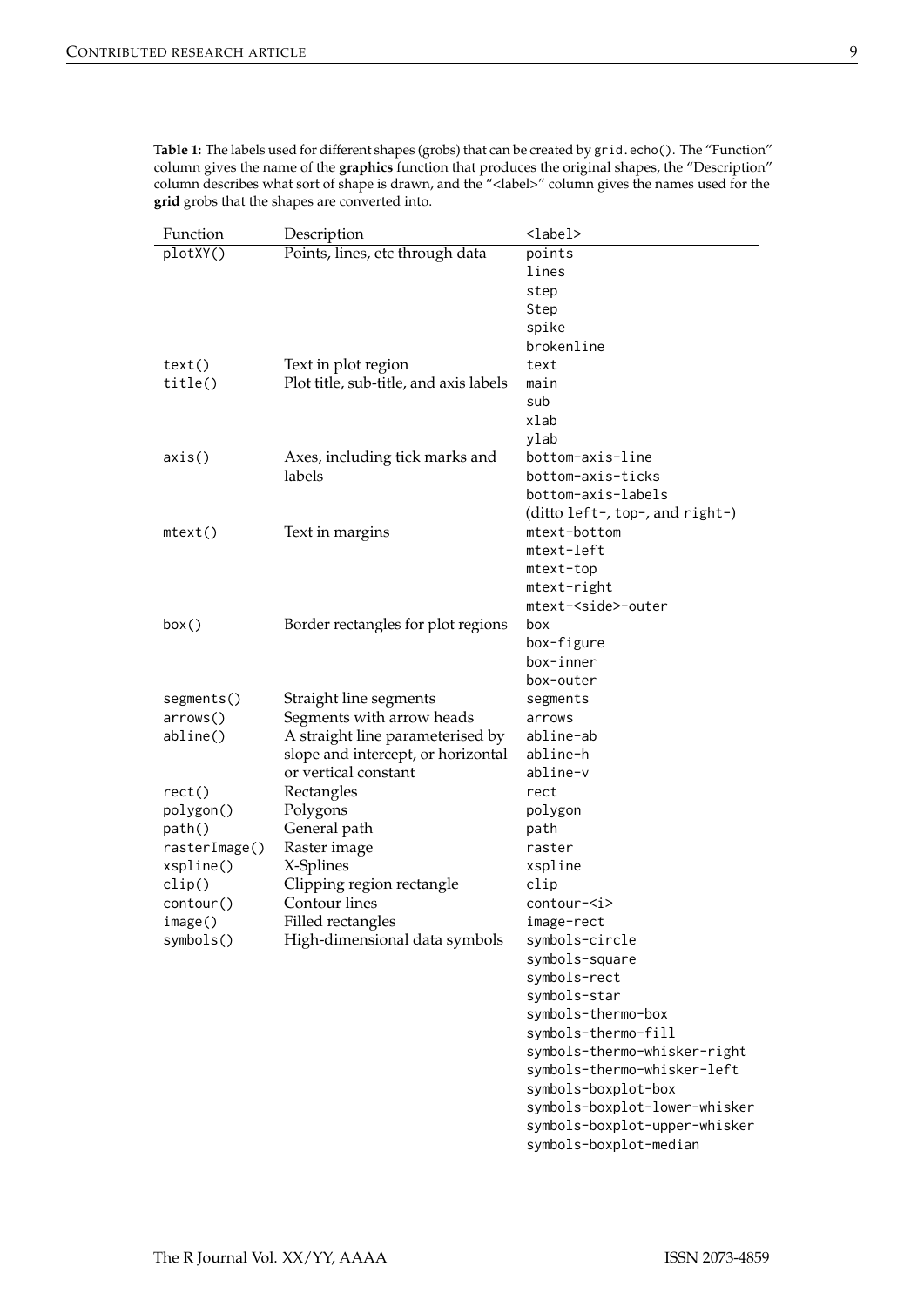<span id="page-9-0"></span>The names of viewports have one of the following basic patterns:

<prefix>-root <prefix>-inner<a> <prefix>-figure-<i><a> <prefix>-plot-<i><a> <prefix>-window-<i><a>-<j><b>

where <prefix> is the same as for grob names. There is only ever one root viewport, which is parent to usually one inner viewport. Both plot and window viewports occupy the same region, but window viewports represent the axis scales. The  $\langle i \rangle$  part of the name is a numeric index that is automatically incremented, each time that plot.new() is called. The <j> part is similar, but increments each time that plot.window() is called. The  $\leq a$  part of the name only occurs when par() is used to modify graphical parameters that affect the location of plot regions, for example, to modify the plot region via par(pin). The  **part is similar, but occurs when par(usr) is used to modify the axis scales.** 

For complex plots, like the conditioning plot in Figure [4,](#page-2-1) there can be a large number of grobs and viewports. To help with exploring the potentially large number of grobs and viewports, the **grid** package provides functions grid.ls(), showGrob(), and showViewport(), and the **gridDebug** package [\(Murrell and Ly,](#page-11-5) [2012\)](#page-11-5) provides further tools.

## **Testing**

The **gridGraphics** package is known to produce identical results for all examples in the **graphics** package help pages, plus the results of demo("graphics") (subject to the caveats described in the next section). However, it is still possible that there are some combinations of arguments in the low-level **graphics** functions that will not be emulated correctly by grid.echo().

To test whether a **graphics**-based plot is reproduced correctly by grid.echo(), the **gridGraphics** package provides a plotdiff() function. This takes an expression as its first argument, which is assumed to be one or more calls to **graphics** functions. The plotdiff() function creates PDF and PNG files from evaluating the expression and from converting the result with grid.echo(), plus a PNG file showing differences between the **graphics** original and the **grid** copy, if there are any (a total of either four or five files).<sup>[1](#page-0-1)</sup> A plotdiffResult() function is also provided to summarise the results of multiple calls to plotdiff().

## **Limitations**

There are a few **graphics** functions that grid.echo() cannot currently replicate: persp() for drawing 3-dimensional surfaces, filled.contour() for drawing a filled contour plot, and recordGraphics(), which allows delayed evaluation of drawing code.

For some other functions, there are a few details that do not reproduce exactly. For example, grid.echo() cannot reproduce text labels on contours drawn by contour() and grid.echo() will sometimes eliminate fewer axis tick labels than the axis() function.

More generally, grid.echo() cannot cope with code that opens or closes graphics devices or changes the current graphics device, it can only replicate a single page of plots, and if there is already a mixture of **grid** and **graphics** plots on a page, grid.echo() will only replicate the **graphics** plots.

An important situation where the above limitations will be encountered is within the RStudio IDE [\(RStudio,](#page-11-6) [2014\)](#page-11-6). Plots drawn in the RStudio "Plots" pane will not reproduce well with grid.echo(). However, using a standard R graphics device with RStudio should still work.

Finally, the output from grid.echo() is only valid at the size it is first drawn. Subsequently resizing the graphics window or copying to another graphics device is likely to produce a distorted result.

### **Conclusion**

The **gridGraphics** package provides a bridge between the **graphics** and **grid** packages (see Figure [12\)](#page-10-2). The grid.echo() function converts a plot drawn using the **graphics** package into exactly the same

<sup>&</sup>lt;sup>1</sup>On R versions prior to 3.2.0, and on systems where ImageMagick [\(ImageMagick Studio LLC,](#page-10-3) [2014\)](#page-10-3) is not available, only the PDF files are created; there is no conversion or comparison. Prior to R 3.2.0, there will be some (typically very small) differences between some plots because of a bug in **grid**.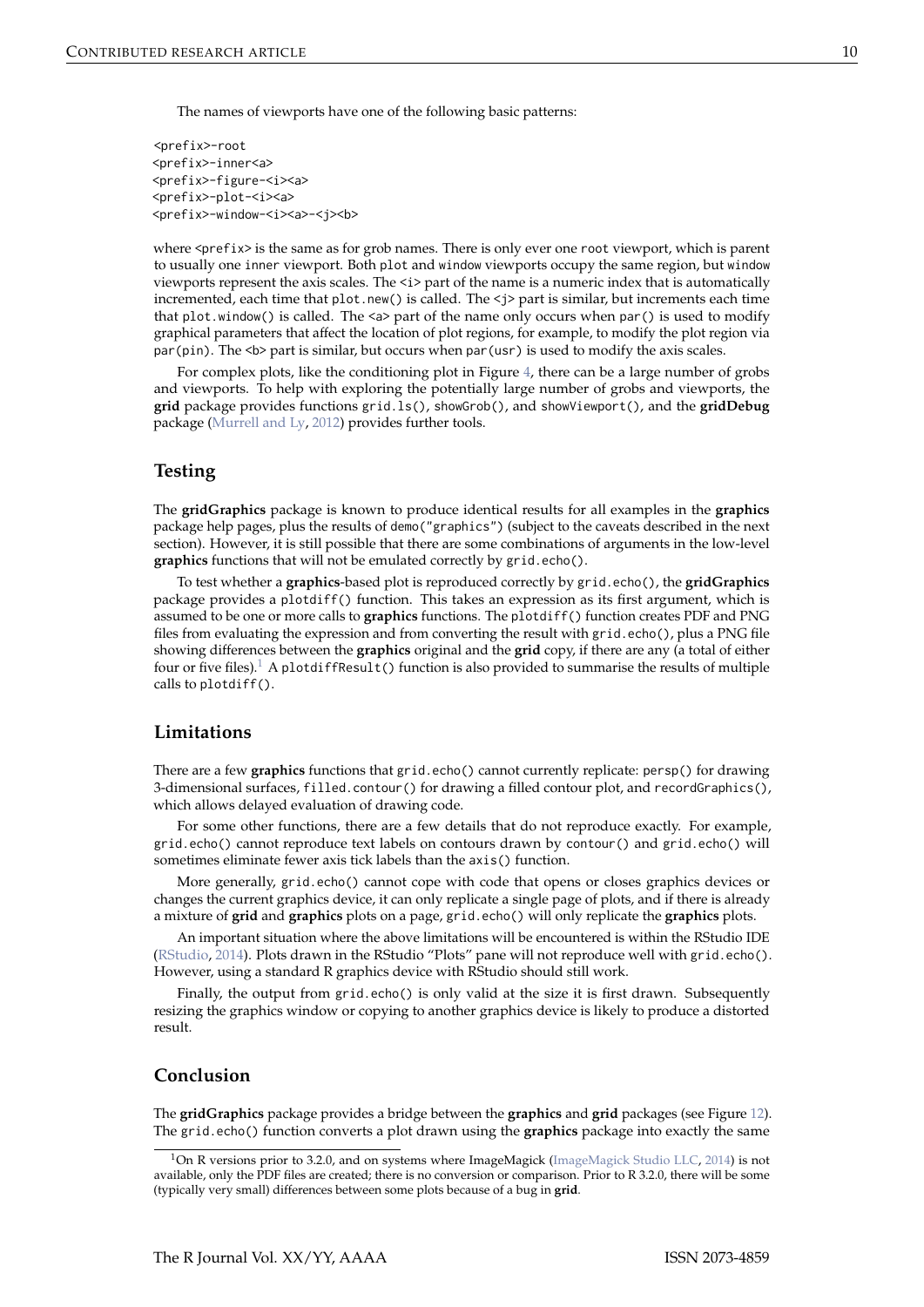result drawn using **grid**. In effect, the **gridGraphics** package provides an automated way to create a **grid**-based version of almost any plotting function that is based on the **graphics** package.

The benefit of converting to **grid** is that **grid** provides tools for making customisations and additions to a plot that are not possible with the **graphics** package:

- To allow customisation of fine details that are not accessible via the **graphics** package (e.g., Figures [3](#page-2-0) and [5\)](#page-3-0).
- To add extra drawing to a region of the plot that is inaccessible via the **graphics** package (e.g., Figure [9\)](#page-5-1).
- To combine **graphics**-based plots with **grid**-based plots (e.g., Figure [10\)](#page-6-0).
- <span id="page-10-2"></span>• To export a **graphics**-based plot to SVG with the **gridSVG** package (e.g., Figure [11\)](#page-7-0).



**Figure 12:** How the **gridGraphics** package fits into the structure of the core graphics system in R. The **gridSVG** package is also shown as an alternative route from **grid** to SVG output.

## **Availability**

The **gridGraphics** package is available from CRAN, with ongoing development occurring on github.[2](#page-0-1) Supporting material for this article, including a live version of Figure [11,](#page-7-0) is available from the following web site:

<https://www.stat.auckland.ac.nz/~paul/Reports/gridGraphics/>

## **Acknowledgements**

Thanks to the anonymous reviewers who made several useful suggestions that improved this manuscript.

## **Bibliography**

- <span id="page-10-0"></span>R. A. Becker and J. M. Chambers. *S: An Interactive Environment for Data Analysis and Graphics*. Wadsworth, Belmont, CA, 1984. [[p1\]](#page-0-2)
- <span id="page-10-1"></span>R. Brownrigg. *maps: Draw Geographical Maps*, 2013. URL <http://CRAN.R-project.org/package=maps>. R package version 2.3-2. [[p1\]](#page-0-2)

<span id="page-10-3"></span>ImageMagick Studio LLC. *ImageMagick*, 2014. URL <http://www.imagemagick.org/>. [[p10\]](#page-9-0)

<sup>2</sup><https://github.com/pmur002/gridgraphics>